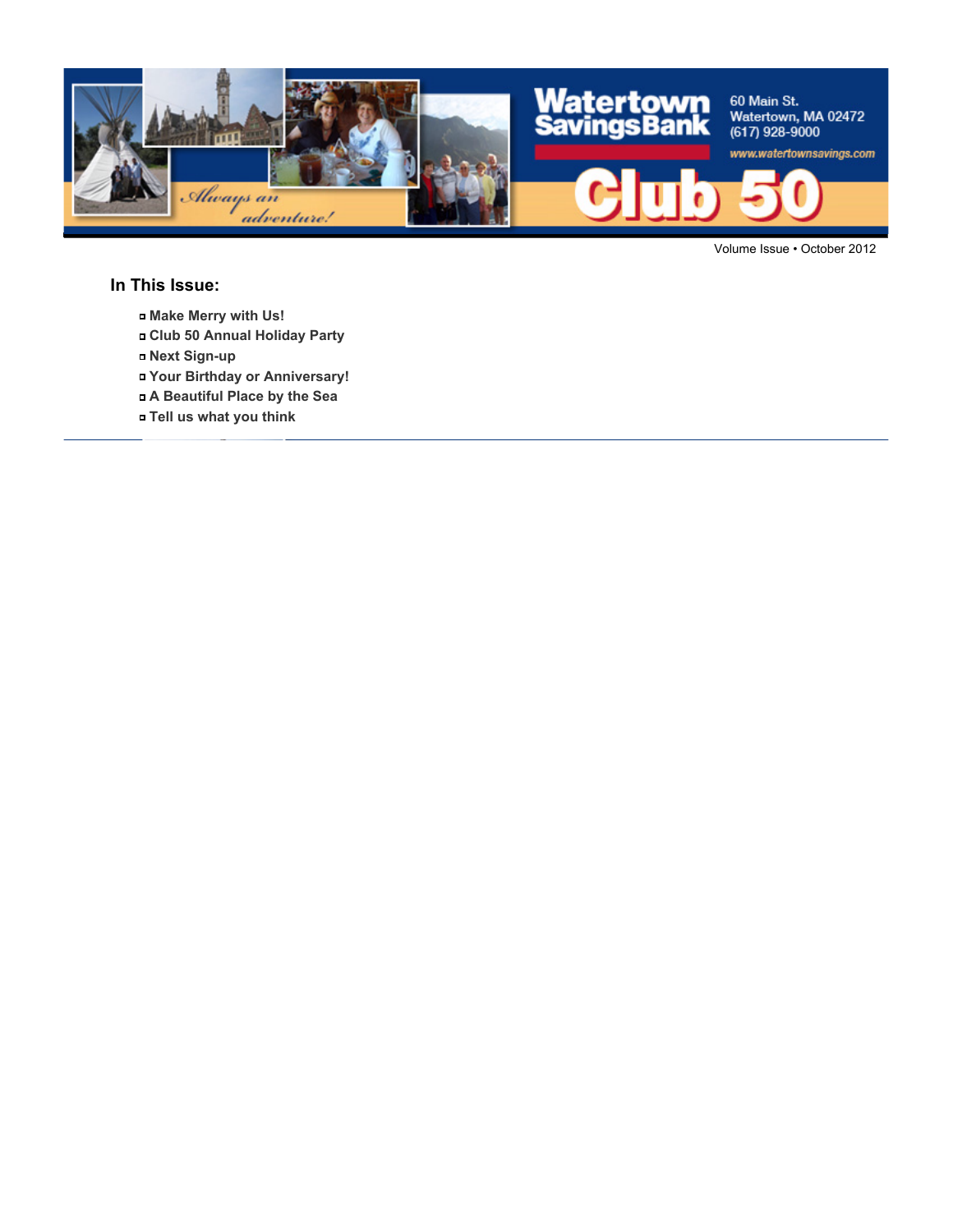

## **The Latest**

## **Make Merry with Us!**

What's the best way to catch up with about 500 of your friends? Club 50's Annual Holiday Party! How much fun is it? Well, if it's any indication, we have customers who join Club 50 just to go to this event. And how can you resist? The Boston Marriott Newton, resplendent in holiday decor, provides the setting for a delicious five-course dinner, followed by an evening of dancing to the wonderful sounds of Soft Touch, the 20-piece orchestra which features our own Dave Burgess, our Lexington Branch Manager. We also have a big-screen TV outside of the ballroom by the bars, showing highlights of our trips from this year. Yes, it's almost like a large wedding reception -- it's so much fun to see everyone, and after all that planning and anticipation it passes by in such a blur! But please do join us on either Wednesday, December 5, or Wednesday, December 12, by sending in your reservation by Friday, November 2, because as you can imagine these parties fill up quickly. Feel free to access the reservation form via this newsletter (on the left) or online on our Club 50 page; there will also be copies available in our branches.

In the meantime, join us for Providence Italian Style on Thursday, October 25 – we have a few seats left – and if you weren't able to come to our New Orleans preview and sign-up event last week, please give us a call or pop us an e-mail if you're interested in our Easy Living in the Big Easy of New Orleans trip happening Monday, April 15, through Friday, April 19, of 2013.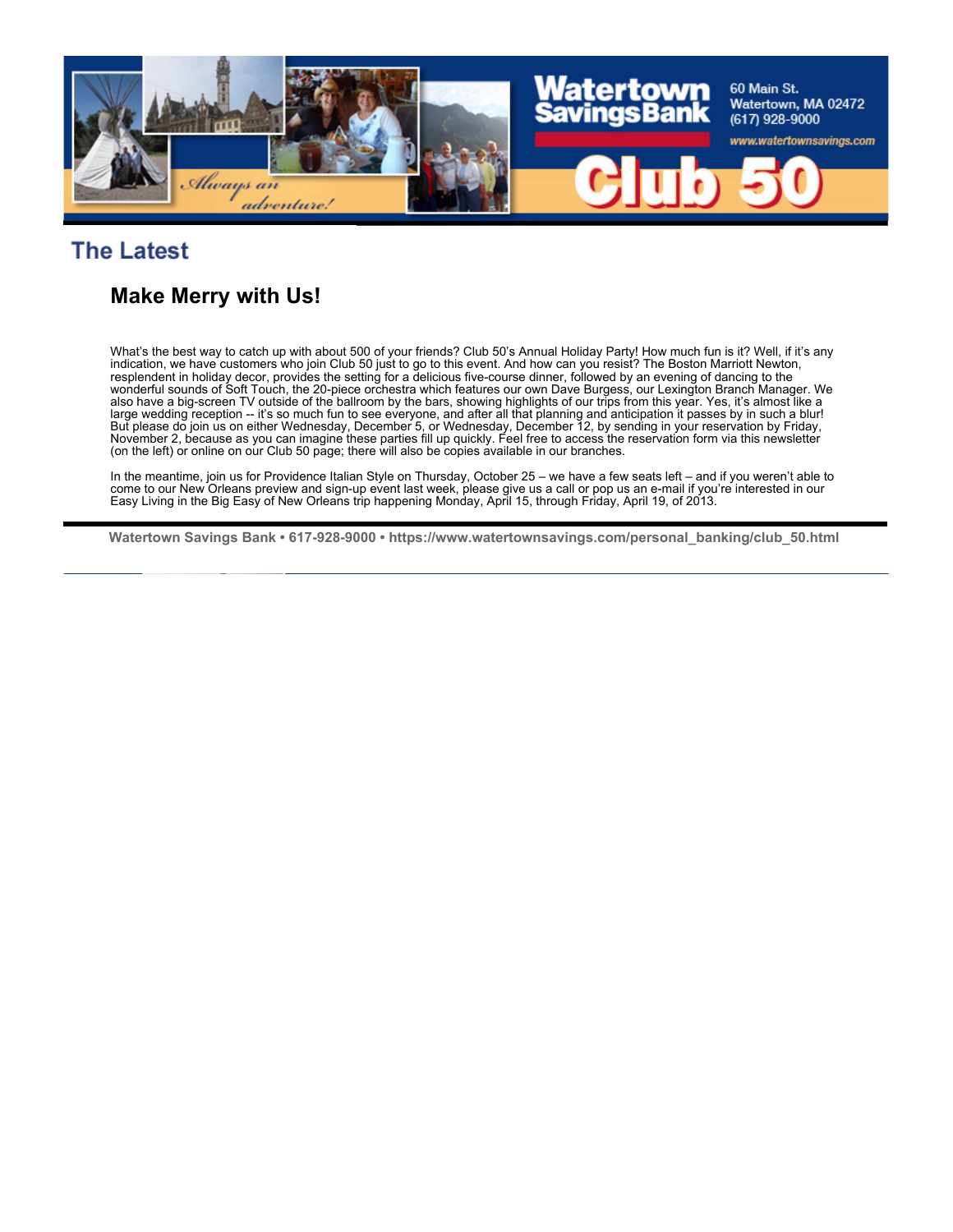

# **Club 50 Annual Holiday Party**

#### RESERVATION FORM - CLUB 50 ANNUAL HOLIDAY PARTY

| (PLEASE PRINT CLEARLY)                                                                                                                                                                                                                                                                                                                                                                                                                     | CHOOSE ONE: $\qquad$ DEC 5 OR DEC 12                                                                                                                         |
|--------------------------------------------------------------------------------------------------------------------------------------------------------------------------------------------------------------------------------------------------------------------------------------------------------------------------------------------------------------------------------------------------------------------------------------------|--------------------------------------------------------------------------------------------------------------------------------------------------------------|
|                                                                                                                                                                                                                                                                                                                                                                                                                                            | <b>NUMBER OF GUESTS</b>                                                                                                                                      |
| $G \texttt{UEST} \textcolor{red}{\overbrace{\texttt{U}} \texttt{EST} \texttt{SUS} \texttt{SUS} \texttt{SUS} \texttt{SUS} \texttt{SUS} \texttt{SUS} \texttt{SUS} \texttt{SUS} \texttt{SUS} \texttt{SUS} \texttt{SUS} \texttt{SUS} \texttt{SUS} \texttt{SUS} \texttt{SUS} \texttt{SUS} \texttt{SUS} \texttt{SUS} \texttt{SUS} \texttt{SUS} \texttt{SUS} \texttt{SUS} \texttt{SUS} \texttt{SUS} \texttt{SUS} \texttt{SUS} \texttt{SUS} \text$ | MEMBERS $$30/\$25$ <sup>*</sup> x ______ = \$<br>GUESTS $$60/$55$ <sup>*</sup> x _____ = \$ ____                                                             |
|                                                                                                                                                                                                                                                                                                                                                                                                                                            | BUS (\$5 PER PERSON) $x \_ \_ \ = \$ \$<br>CHECK ONE: BIGELOW AVE.                                                                                           |
| <u> 1989 - John Stein, Amerikaansk politiker (</u> † 1920)                                                                                                                                                                                                                                                                                                                                                                                 | POST 440 NEWTON                                                                                                                                              |
| PHONE THE CONSTRUCTION OF THE CONSTRUCTION OF THE CONSTRUCTION OF THE CONSTRUCTION OF THE CONSTRUCTION OF THE CONSTRUCTION OF THE CONSTRUCTION OF THE CONSTRUCTION OF THE CONSTRUCTION OF THE CONSTRUCTION OF THE CONSTRUCTION                                                                                                                                                                                                             | $\mathbf{s}$ and $\mathbf{s}$<br><b>TOTAL ENCLOSED</b><br>PLEASE SEAT ME WITH _____________________________ *\$5 DISCOUNT PER PERSON WITH WSB PERSONAL CHECK |
|                                                                                                                                                                                                                                                                                                                                                                                                                                            |                                                                                                                                                              |

MAKE CHECK PAYABLE TO WATERTOWN SAVINGS BANK AND MAIL TO: WATERTOWN SAVINGS BANK, CLUB 50, 60 MAIN ST., WATERTOWN, MA 02472. PLEASE MAIL YOUR RESERVATION BY FRIDAY, NOVEMBER 2ND, 2012.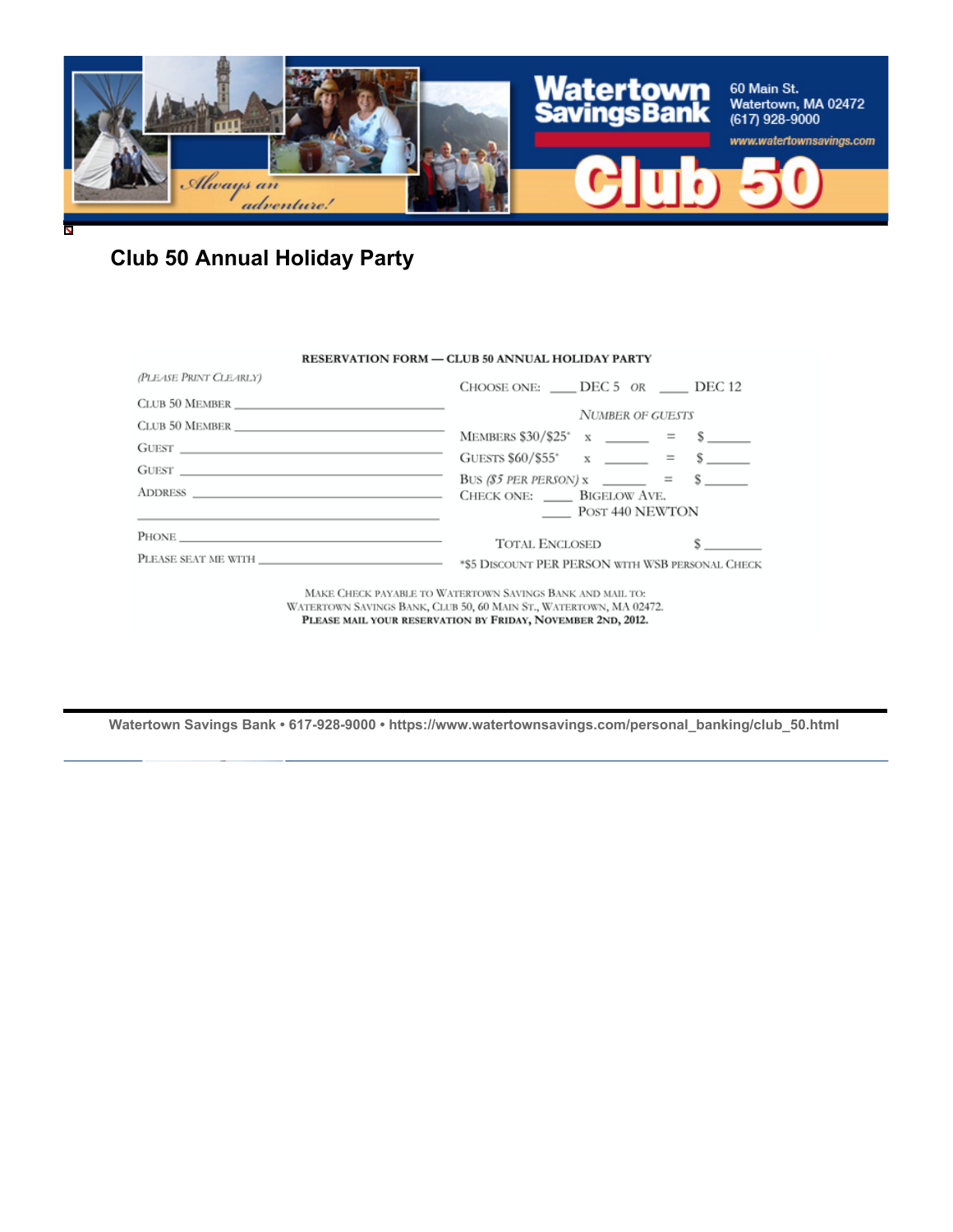

#### **Club 50 Opportunities**

### **Next Sign-up**

**Club 50 Annual Holiday Party**

Date: **Wednesday, December 5 or Wednesday, December 12** Deadline for reservations: Friday, November 2 Features:

- Five-course dinner
- 20-piece orchestra
- Dance floor
- $\bullet$  DJ
- Two free drink tickets
- Local dignitaries • Santa!
- 

Price: \$30 Members; \$60 Guests \$5 discount per person when you pay with Watertown Savings Bank personal check

The Club 50 Holiday Party … it has become the event to see and be seen! We're once again hosting the annual festivities at the Boston Marriott Newton, 2345 Commonwealth Avenue, from 5 p.m. to 10 p.m. with dinner served promptly at 6 p.m. There is ample parking at the Marriott; however, if you would rather not drive, we will have bus transportation available from our Bigelow Avenue (East Watertown) branch at 4:30 p.m. and the American Legion Post 440 on California Street in Newton at 4:45 p.m. A reservation is required for bus transportation. And please get your reservation to the Club 50 office by Friday, November 2 – and be one of the nearly 1,000 partygoers to have a delicious meal, catch up with friends, and dance the night away!

**Please refer to the Club 50 page on the WSB website for more information. The reservation form is available on the left column of this page – see Forms.**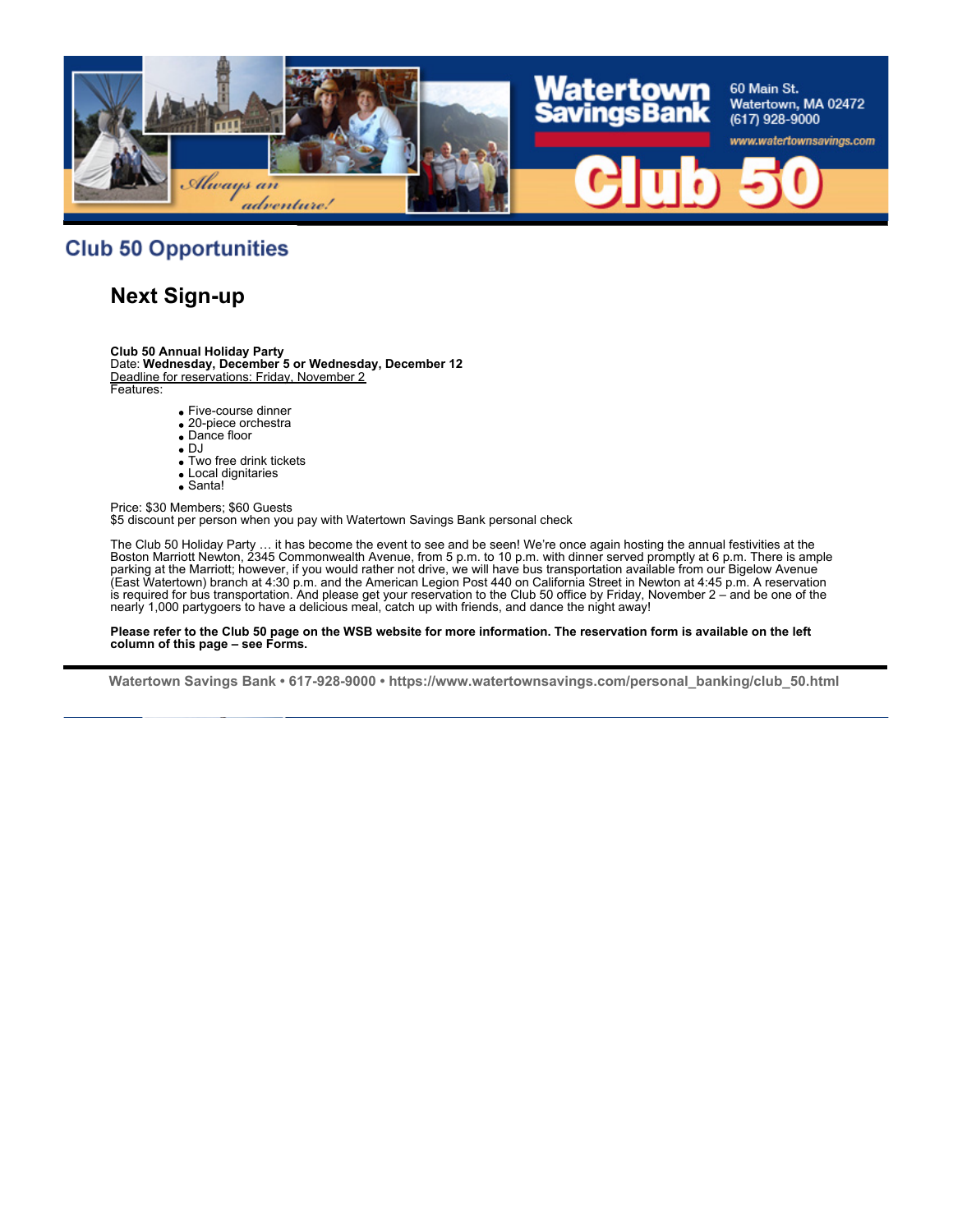

## **Save the Date**

## **Your Birthday or Anniversary!**

When you sign up for a Club 50 trip, be sure to tell us if the month of the trip is your Birthday or Anniversary Month. Why? For your birthday, you'll receive a Club 50 Travel Bonus coupon good for **\$5 off** the cost of your next trip. For your anniversary, you'll receive a Club 50 Travel Bonus coupon good for **\$10 off** the cost of your next trip. So don't miss out!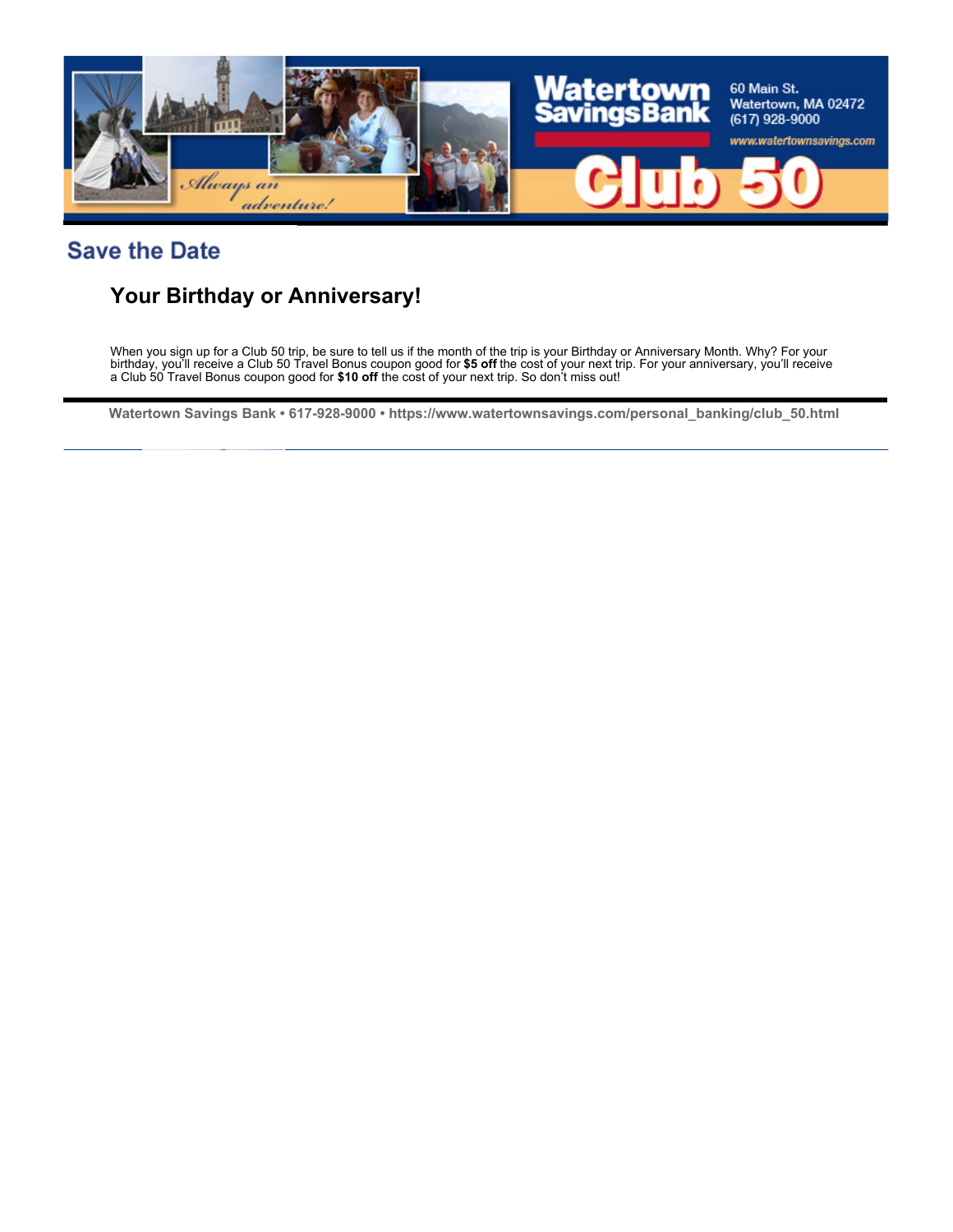

## **Featured Photo**

## **A Beautiful Place by the Sea**

We never want summer to end, which is why we're featuring a photo from our late-summer Down East Lobster Bake. So, how was Ogunquit in late August? Beautiful, filling, and wicked busy! We enjoyed a perfectly sunny day, an insanely bountiful luncheon at the relaxing Jonathan's Restaurant, and a few peeks at the quaint downtown, Marginal Way, Perkins Cove and Ogunquit Beach, where we had never seen so many beach umbrellas. The season was in full swing! Many of us chatted about returning next year, perhaps for a matinee at the Ogunquit Playhouse ... right down the street from Jonathan's?

If you want to see more photos of our Down East Lobster Bake as well as many other trips, just click on WSB Photo Album in red on the left. And if you're on Facebook, find us at Watertown Savings Bank-Massachusetts.